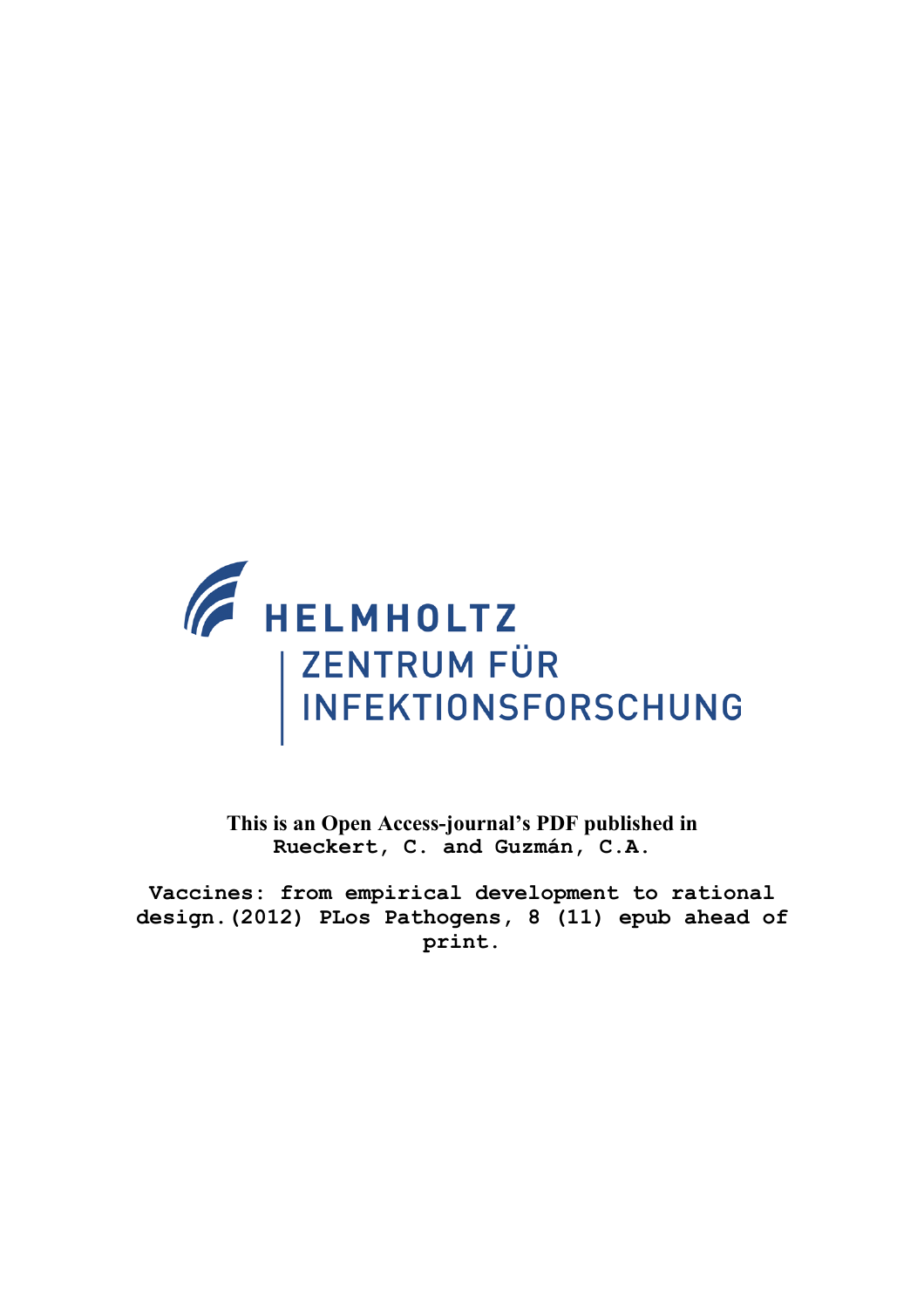## Review



# Vaccines: From Empirical Development to Rational **Design**

## Christine Rueckert, Carlos A. Guzmán\*

Department of Vaccinology and Applied Microbiology, Helmholtz Centre for Infection Research, Braunschweig, Germany

Abstract: Infectious diseases are responsible for an overwhelming number of deaths worldwide and their clinical management is often hampered by the emergence of multi-drug-resistant strains. Therefore, prevention through vaccination currently represents the best course of action to combat them. However, immune escape and evasion by pathogens often render vaccine development difficult. Furthermore, most currently available vaccines were empirically designed. In this review, we discuss why rational design of vaccines is not only desirable but also necessary. We introduce recent developments towards specifically tailored antigens, adjuvants, and delivery systems, and discuss the methodological gaps and lack of knowledge still hampering true rational vaccine design. Finally, we address the potential and limitations of different strategies and technologies for advancing vaccine development.

#### Introduction

Scourges of humanity, such as smallpox, polio, and measles, have been controlled by vaccination. Other epidemics, for instance tuberculosis, have yet to be sufficiently restrained by immunization. Accordingly, policy makers have given a high priority to the development of novel vaccines to induce protective immunity against selected pathogens. Most human vaccines contain attenuated or killed pathogens and were developed empirically, such as the yellow fever vaccine [1,2]. Safety concerns were associated with undefined vaccine preparations based on whole pathogens (e.g., inactivated or attenuated bacteria or viruses). Thus, novel subunit vaccines are based on a restricted number of individual components (i.e., antigens) of the specific pathogen, which are able to confer protective immunity. Obviously, the chances of finding effective components of subunit vaccines empirically are low. Immunogenic parts of pathogens that provide antigens for B cell receptors (BCRs) and antigenic peptides that are presentable by MHC molecules to T cell receptors (TCRs) have to be identified. It is critical to compensate for excluded pathogen-associated molecular patterns (PAMPs), which activate the innate immune system to induce an appropriate adaptive immune response. Finally, vaccine delivery systems may be needed. Hence, the rational design of vaccines is mandatory.

Rationally designed vaccines are composed of antigens, delivery systems, and often adjuvants that elicit predictable immune responses against specific epitopes to protect against a particular pathogen. In many cases a vaccine cannot be successfully designed due to insufficient knowledge about the mechanisms of protection. Although the repertoire of immune clearance mechanisms to fight pathogens is known, the specific contributions of different effector mechanisms are well-characterized for only a few pathogens. It is also largely unclear what determines the immunogenicity and selection of particular epitopes among all possible antigenic options offered by a pathogen. Which factors determine dominant or balanced immune responses? What are the mechanisms leading to long-term protection? Investigation of immune responses to known effective and ineffective vaccines and of pathogens' strategies of immune escape and evasion generates the basis to tackle these open questions. The approach relies on data from studies with empirically developed vaccines—for now and in the near future.

There are no universally accepted strategies and tools to rationally design vaccines. Vaccine development is still generally a tedious and costly empiric process. This review focuses on approaches to overcome empirical vaccine development and addresses their potential and limitations. It will become clear that even the latest developments are mostly first steps. Reports may sometimes sound too optimistic with regard to a prompt implementation of the introduced methods. Nevertheless, multiscale interdisciplinary efforts are strongly needed to reach this goal.

#### Antigen Selection and Optimization

Selecting the optimal antigen represents the cornerstone in vaccine design. With the advent of genomics, the traditional process of selecting candidate antigens one by one has been replaced by reverse vaccinology approaches. Namely, the coding potential of a pathogen's genome is exploited by in silico selection, high throughput screenings, and profiling technologies (e.g., genomics, proteomics) to define promising antigens in relation to in vivo expressed genes and clonal variation [3–6]. Importantly, this approach is not suitable for nonproteinaceous antigens. Depending on the desired response, the antigenic protein should contain appropriate BCR epitopes and peptides that can be recognized by the TCR in a complex with MHC molecules. Synthetic peptides produced at comparably low cost can also be incorporated in subunit vaccines. This is relevant especially in epidemic situations when large amounts of vaccine doses need to be produced in a very limited period of time. A peptide-based

Editor: Tom C. Hobman, University of Alberta, Canada

Published November 8, 2012

**Copyright:** © 2012 Rueckert, Guzman. This is an open-access article distributed under the terms of the Creative Commons Attribution License, which permits unrestricted use, distribution, and reproduction in any medium, provided the original author and source are credited.

Funding: This work was supported in part by grants from the EU (PANFLUVAC, TRANSVAC); BMBF in the context of the programs Gerontosys 2 (Gerontoshield), EuroNanoMed (HCVAX) and ERANetRUS (HCRUS), and the Helmholtz Association (IG-SCID). The funders had no role in study design, data collection and analysis, decision to publish, or preparation of the manuscript.

Competing Interests: The authors have declared that no competing interests exist.

\* E-mail: carlos.guzman@helmholtz-hzi.de

Citation: Rueckert C, Guzmán CA (2012) Vaccines: From Empirical Development to Rational Design. PLoS Pathog 8(11): e1003001. doi:10.1371/journal. ppat.1003001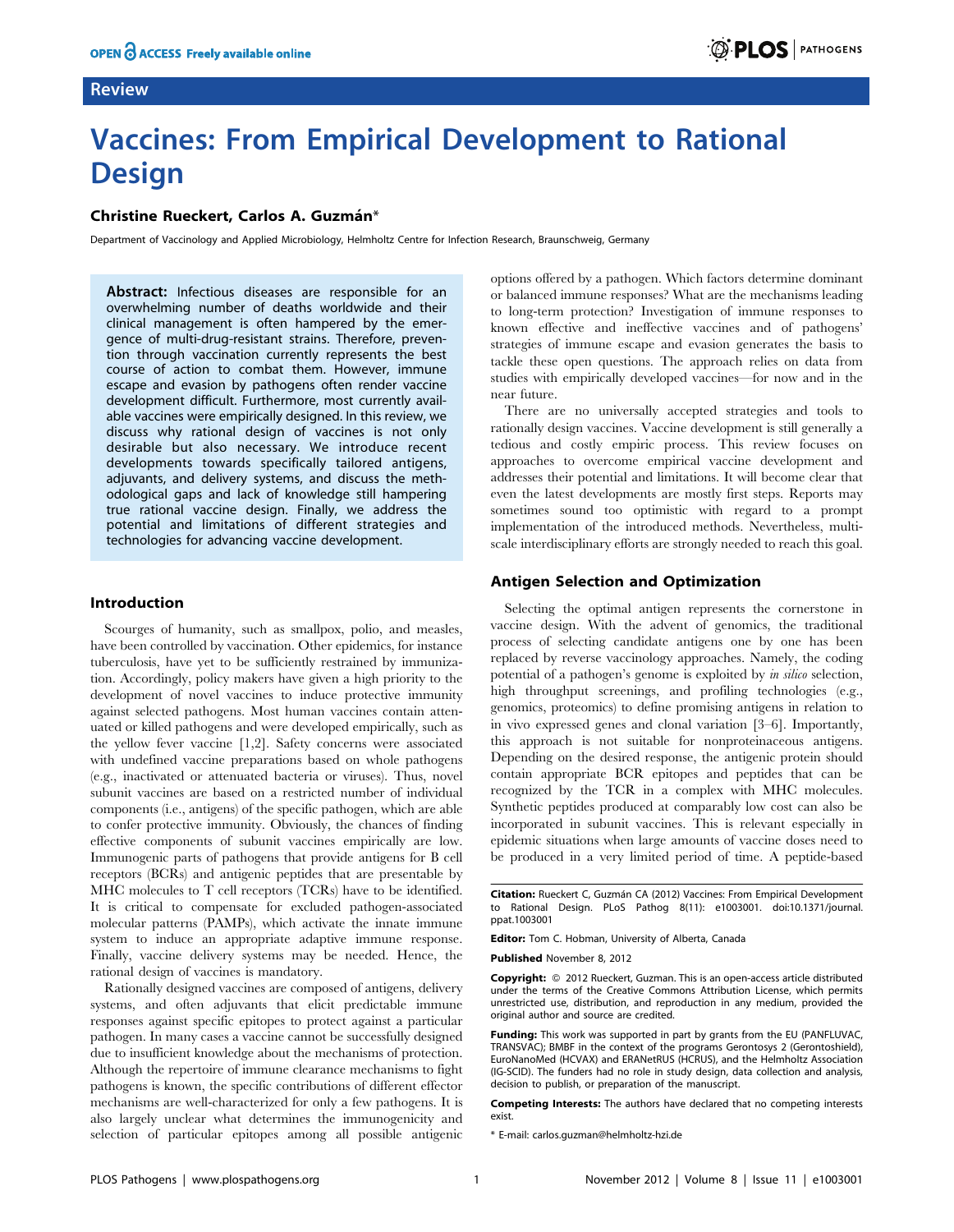vaccine meets high safety standards due to the possibility of excluding allergens, toxins, or other functional molecular domains of the pathogen. Restricting the immune response to defined antigenic regions can, furthermore, help avoid effects such as autoimmune responses, dominant responses against epitopes prone to antigenic drift, or responses against epitopes with specificity for a particular strain rather than multiple strains of the pathogen. However, the identification of immunogenic peptide sequences requires a considerable amount of experimental effort. Computational prediction methods can strongly reduce time and costs for vaccine development. Nevertheless, clonal variability and in vivo selection resulting in immune escape could render ineffective a vaccine based on short peptides encompassing a limited number of epitopes. Furthermore, there are technological constraints associated with this approach (e.g., synthesis of long polypeptides).

To elicit antibody responses, vaccines should include BCR epitopes. Their prediction is particularly challenging, though, and most B cell epitopes are discontinuous; that is, they are comprised of distant parts of the protein's primary structure. In addition, they are of variable length (3–30 amino acids) and conformationdependent [7]. BCR epitopes do not possess physico-chemical patterns in their amino acid sequences that can be used for in silico prediction [8]. Some epitopes change conformation when interacting with the cognate antibody's paratope, making even 3-D structure-based prediction difficult [7]. The use of learning machines that depend on quantitative data on known antibody epitopes led to the development of prediction tools for linear epitopes such as BCPREDS [9,10] and IMMUNOPRED [11,12]. In contrast, PEPOP [13,14] is based on 3-D structural data on antigen–antibody complexes, and it predicts discontinuous epitopes, their antigenicity, and immunogenicity, and suggests peptide constructs for synthesis. However, these methods have not yet reached sufficient predictive accuracy to be routinely applied in vaccine design.

The proteins or peptides of a subunit vaccine should also display sequences that allow T cell epitope formation in a complex with MHC molecules. MHC class I and II come in hundreds of alleles that are differentially combined between individuals. Choosing immunogenic peptides presented by MHC faces the challenge of not only predicting sequences appropriate for complexing with a particular MHC allele but also finding peptides that can reliably build epitopes in the diverse genetic background within a human population. Drawbacks of in vitro assay-based TCR epitope identification are (i) time consuming procedures for combinatorial coverage of relevant MHC alleles and candidate pathogenic antigens, (ii) high costs for peptide synthesis and reagents, and (iii) limited sensitivity when using naïve  $T$  cell populations. These efforts can be reduced extremely when combined with computational TCR epitope prediction [15,16].

In silico prediction of  $T$  cell epitopes cannot be based on physicochemical properties of presented peptides but depends on the application of learning machines on data sets of known MHC allele–peptide pairs. The development and maintenance of databases is absolutely essential to constantly improve predictions [17,18]. Examples for such databases are IEDB [19,20] or SYFPEITHI, which only lists experimentally validated natural MHC–peptide complexes [21,22]. The tools OptiTope [23,24] and NetMHCcons [25,26] select for epitope peptides from specific MHC alleles or sets of MHC alleles as they occur naturally in individuals of a certain population. This is achieved by choosing promiscuous peptides that can be presented by several different MHC alleles of a supertype (i.e., universal peptides presented by most known alleles or a mixture of peptides binding to the most prevalent alleles within a population). The final goal is to provide suitable tools to generate immunogenic peptide sequences from any input antigen sequences. However, the broad applicability of these approaches towards rational vaccine design still remains to be proven.

Diversity also occurs at the level of the antigen. Immune escape of pathogen variants through mutation of immunogenic sequences has to be considered when selecting or designing antigens [27]. In silico generation of mosaic polyvalent antigens tackles this problem [28]. Immunization experiments with primates demonstrated the advantage of mosaic constructs over consensus or natural sequences to elicit T cell responses covering a broad selection of viral clades as well as antigenic immune escape variants that may evolve [29,30]. The repertoire of possible immunogens can also be widened by exploring glycan antigens [31]. Whenever constructs are designed, one has to ensure their stability and thus bioavailability. For example, HIV-derived peptides display quite variable half-lifes in the cytosol of human cells and this has an impact on their recognition by CD8<sup>+</sup> cells [32]. Structural vaccinology is a powerful emerging approach to optimize immunogens based on atomic-level structural information on requirements for conferring protective immunity [33–35]. Upon identification of immunogenic domains, it is possible to design constructs that lack decoy or masking portions of the antigen, such as epitope scaffolds that are able to elicit antibody responses against otherwise immune-recessive, cryptic, or transient epitopes [36]. It is also possible to engineer an optimized structure to enable broadly cross-protective responses. As example, chimeric proteins to effectively vaccinate against group B streptococci or Neisseria meningitidis were generated [37,38].

#### Adjuvants

Subunit vaccines are likely to lack the molecular cues needed for efficient activation of the innate immune system, thereby failing to induce vigorous adaptive immunity. PAMPs can act as adjuvants, however many pathogen-derived products might exhibit toxic activity [39]. The only globally approved adjuvant for humans is alum. It facilitates  $T_H$ 2-dependent immune responses but promotes less effective cytotoxic responses and can cause side effects. A number of other adjuvants have been recently approved for use in defined human vaccines, such as MF59 and monophosphoryl lipid A-containing formulations [40,41], and there are other candidates in the pipeline. Adjuvants are not licensed per se, but as part of vaccine formulations. This together with stringent requirements for reagents used on healthy individuals raise the costs of clinical development [41]. Considerable effort was invested in the development of adjuvants for mucosal immunization [42]. Vaccination via mucosal routes is known to elicit both mucosal and systemic immunity [43], fighting pathogens at the site of entry. However, safety issues were observed following intranasal vaccination with the heat labile toxin of Escherichia coli and its attenuated derivative [42,44]. This will need to be considered for current candidate mucosal adjuvants, among them compounds with welldefined molecular targets, such as PAMPs, cytokines, and cyclic di-nucleotides [45–47]. For example, the TLR9-agonist CpG enhanced immune responses after vaccination against hepatitis B, anthrax, influenza, and malaria [48–51] and proved promising in vaccination of otherwise nonresponsive immune-compromised organisms [52]. However, many molecular mechanisms of adjuvanticity are still elusive. First insights were gained in receptors and signaling pathways involved in the recognition and processing of pathogenic factors and adjuvants in cells of the innate immune system [53–55]. Nevertheless, the discovered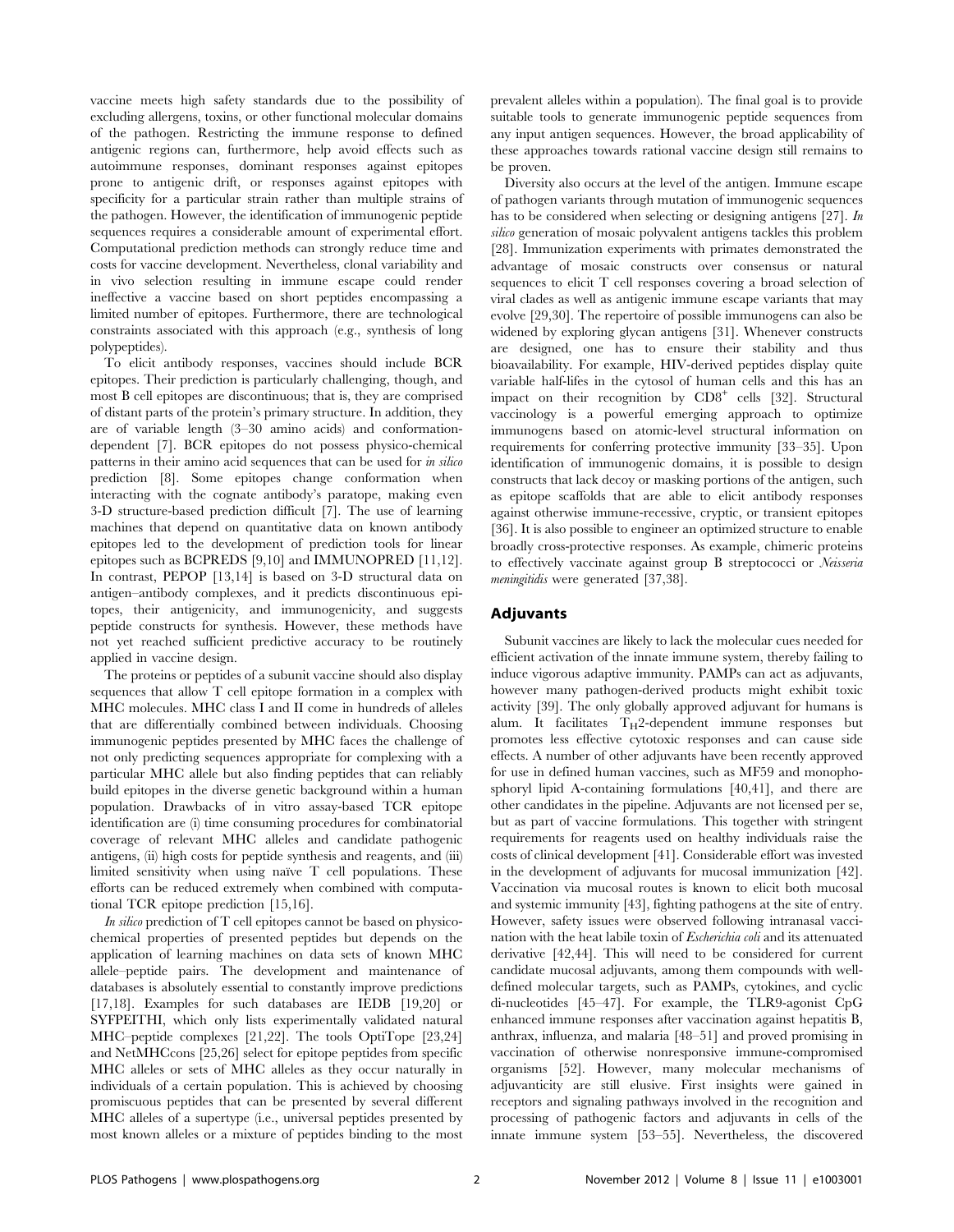mechanisms of adjuvanticity do not translate to generally applicable strategies for rationally designed vaccines (see also [4]). Hence, to date, adjuvantation requires an additional solid theoretical background for systematic implementation in rational vaccine design.

#### Antigen Delivery Systems

Delivery systems become necessary when antigens are not efficiently transported to the inductive sites or presented to the immune system. For example, rapid degradation can result in weak or virtually absent responses to otherwise immunogenic antigens. The coding sequence of an antigen can be integrated into a live virus-vector, which infects antigen-presenting cells (APCs), preferentially dendritic cells (DCs) [56,57]. The antigen is then directly presented by MHC molecules and can be recognized by TCRs. The continuous antigen expression leads to its persistent exposure to immune cells. Recombinant viral vectors can be modified with regard to effector cell targeting, expression promoters, and the type of antigenic transgene. Lentiviral vectors with improved safety and efficiency parameters have a comparatively high capacity for encoding transgenes, high transduction efficiency, low anti-vector host immunity, low genotoxicity, and persistent gene expression [58]. They proved promising in vaccination of mice with HIV-derived antigens and in nonhuman primates with SIV-derived antigens [59,60]. In spite of the adenoviral vaccine vector's known limited efficacy due to preexisting immunity in large populations [61,62], it still induces protective immune responses with characteristic induction of CD8<sup>+</sup> T cells in humans [63]. Recombinant adenoviral vectors derived from uncommon human serotypes, chimpanzee or

human/chimpanzee chimeras can circumvent the problem of host immunity [64–66]. Human cytomegalovirus (hCMV) vaccine vectors are based on the ability of hCMV strains to superinfect individuals with persistent hCMV infection and immunity. Rhesus macaques developed specific  $CD4^+$  and  $CD8^+$  responses against SIV antigens delivered by a recombinant CMV vector [67,68]. Elucidation of the molecular mechanisms leading to memory inflation during chronic hCMV infections might even lead to hCMV-based strategies to trigger life-long responses. Attenuated recombinant poxviruses are also intrinsically immunogenic, and insights in the promoted innate immune responses have accumulated [69]. The above-described vectors have considerable potential in human vaccination, especially in prime-boost regimens aimed at fine-tuning responses [70]. Different attenuated or commensal bacteria have also been successfully exploited for delivering vaccine antigens and biologicals [71–75].

The delivery to DCs can be achieved by coupling antigens to antibodies specific for surface molecules, such as Clec9A. This method leads to antigen uptake and activation of T and B cells [76]. Similarly, fusion proteins of HIV antigens and antibody fragments targeting the DC surface molecule DEC205 elicited potent cellular immunity in nonhuman primates [77]. The risks related to live vectors in immune-compromised individuals can be eliminated by the application of virus-like particles (VLPs) that are reduced to the structures and antigenic components necessary for delivery and immunogenicity. VLPs are able to elicit efficient humoral immune responses [78–80], contributing to the control of infection [78,81]. Plasmid DNA vectors can be delivered to cells and elicit humoral responses [82], as proven by DNA vaccines against seasonal influenza in phase I trials [83]. Synthetic delivery

|  |  |  | <b>Table 1.</b> Needs and challenges for the rational design of vaccines. |  |  |  |  |  |
|--|--|--|---------------------------------------------------------------------------|--|--|--|--|--|
|--|--|--|---------------------------------------------------------------------------|--|--|--|--|--|

| <b>Subunit Vaccine</b><br>Component | <b>Focus of Future Developments</b>                                                                                                                                                                             | <b>Benefit Toward Rational Design</b>                                                                                |  |  |  |
|-------------------------------------|-----------------------------------------------------------------------------------------------------------------------------------------------------------------------------------------------------------------|----------------------------------------------------------------------------------------------------------------------|--|--|--|
| Antigens                            | Knowledge on the most effective immune response<br>against a particular pathogen                                                                                                                                | Selection of antigens and formulations evoking those responses                                                       |  |  |  |
|                                     | Antibody epitope database                                                                                                                                                                                       | Basis for development of computational prediction tools                                                              |  |  |  |
|                                     | Prediction of sequences that should be excluded due<br>to (i) risk of autoimmune responses, (ii) immune escape<br>by antigenic drift, and (iii) responses to only selected<br>strains or clades of the pathogen | Design of antigens capable of eliciting potent cross-reactive<br>immune responses with minimal risk for side effects |  |  |  |
|                                     | Continuous survey and registration of evolving<br>pathogenic strains and clades                                                                                                                                 | Improved coverage for selected antigens                                                                              |  |  |  |
|                                     | Investigation of protein/peptide degradation rules<br>for different vaccination routes                                                                                                                          | Improved stability of designed antigens                                                                              |  |  |  |
|                                     | Extension of MHC allele-peptide complex databases,<br>especially for MHC class II                                                                                                                               | Increased reliability of epitope prediction with already<br>available tools                                          |  |  |  |
| Delivery systems                    | Advancement of nanotechnologies                                                                                                                                                                                 | Improved synthetic delivery systems                                                                                  |  |  |  |
|                                     | Investigation of mechanisms to overcome preexisting<br>immunity or persistent virus superinfection                                                                                                              | Maximizes potential of live vectors derived from pathogens<br>causing common human chronic infections                |  |  |  |
|                                     | Understanding the basis for eliciting memory responses                                                                                                                                                          | Design of vaccines triggering long-lasting protection                                                                |  |  |  |
|                                     | Investigation of the interface between innate and<br>adaptive immunity                                                                                                                                          | Exploitation of optimal APC targets and intrinsic adjuvant<br>properties of the delivery system                      |  |  |  |
| Adjuvants                           | Knowledge on the most effective immune response<br>against a particular pathogen                                                                                                                                | Selection of adjuvants facilitating those responses                                                                  |  |  |  |
|                                     | Investigation of vaccination route-dependent adjuvant effects                                                                                                                                                   | Optimized use of adjuvants and vaccine design                                                                        |  |  |  |
|                                     | Elucidation of molecular mechanisms of adjuvanticity                                                                                                                                                            | Optimizes adjuvant use and forecasts potential side effects                                                          |  |  |  |
|                                     | Investigation of the basis of immune stimulation in<br>different population groups                                                                                                                              | Development of personalized vaccines                                                                                 |  |  |  |

doi:10.1371/journal.ppat.1003001.t001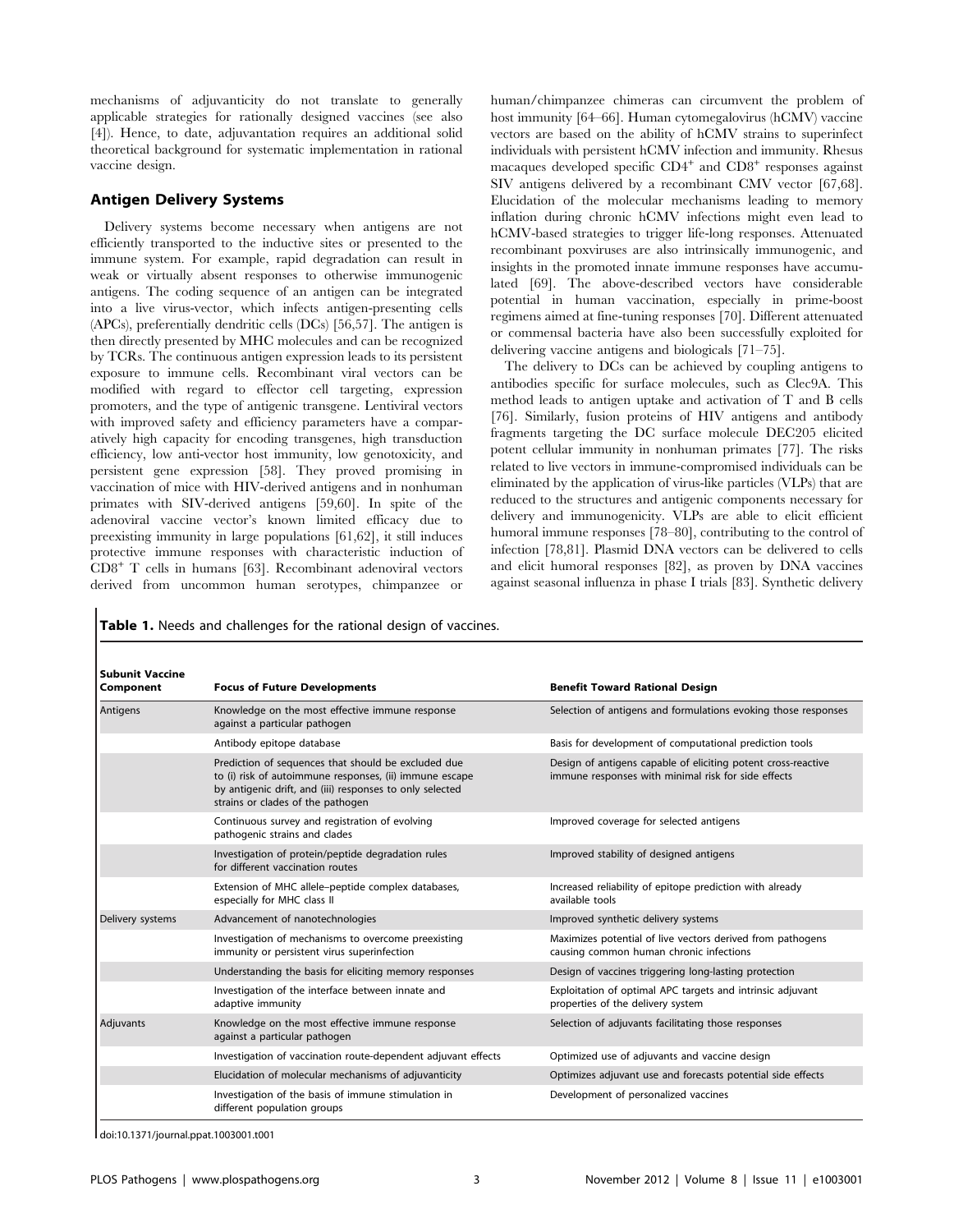

Figure 1. Optimizing the design for more efficient vaccines. Modern vaccinology focuses on the development of subunit vaccines to maximize efficacy and minimize risks in healthy and immune-compromised individuals. Different enabling technologies and knowledge contribute towards the rational design of formulations that would not only exhibit improved performance but also reduce the time and costs associated with preclinical and clinical development. Promising approaches/enabling factors and roadblocks are highlighted in green and pink, respectively. doi:10.1371/journal.ppat.1003001.g001

systems, such as nanoparticles, block-copolymers, DNA nanostructures, and nanogels [84–86], can be loaded or coated with specific antigens and adjuvants. In addition, they can be tailored and functionalized according to specific needs (e.g., transcutaneous or mucosal delivery) [87,88]. Trials with nanoparticle vaccines for hepatitis B, leishmaniasis, and malaria demonstrated that they enhance immune responses [87,89,90]. Although often developed on an empirical base, the given examples are a proof-of-principle essential to rationally design such delivery vehicles in the future.

#### Immune Response Prediction

Understanding what is needed to confer protection without side effects is a prerequisite to develop a tailored intervention. To date, characterization of human responses to vaccination relies mainly on measuring antibody titers or cellular responses from peripheral blood samples. This does not allow a comprehensive analysis of responses with regard to the effector cells or mechanisms stimulated and the status in all relevant compartments for acquired immunity. Efforts to tackle this problem link the regulation of transcription or protein activity to the prediction of vaccination outcomes [91]. Recent reports suggest the potential of systems vaccinology for the analysis of gene expression profiling experiments to identify patterns or signatures linked to a desired outcome of vaccination [92–94]. Human studies showed correlations of gene expression profiles or protein expression patterns

with immune system activation upon vaccination against yellow fever and influenza in responders and nonresponders [95–97]. Others characterized transcription profiles after treatment of mice or murine DCs with adjuvant molecules [98,99]. Correlations between successful immunization or toxic events and cellular expression profiles can be predictive for a particular vaccine. However, no general unambiguous markers were identified that would allow accurate prediction of efficacy or safety for vaccines in trials (introduced, for example, in [5]).

A quite different approach to predict immune responses upon exposure to potential immunogens is realized by the in silico immune system simulator C-ImmSim [100–102]. This model features simulation of different classes of B and T lymphocytes, innate immune cells (e.g., DCs and macrophages), and different immune compartments (e.g., bone marrow, thymus and tertiary lymphoid organs). In silico experiments simulate primary immune responses as well as challenge with a particular antigen in different definable MHC allele backgrounds. The proof-of-principle was performed with antigens of HIV or influenza virus that simulate immunization. The simulations could indeed predict observations in humans, for example that affinity maturation and antigenic dominance evolve, and that MHC diversity can have an impact on immune defense [100]. C-ImmSim can be updated whenever improved versions of the incorporated BCR and TCR epitope prediction methods become available. Though currently not successfully applied, the simulator has potential in vaccine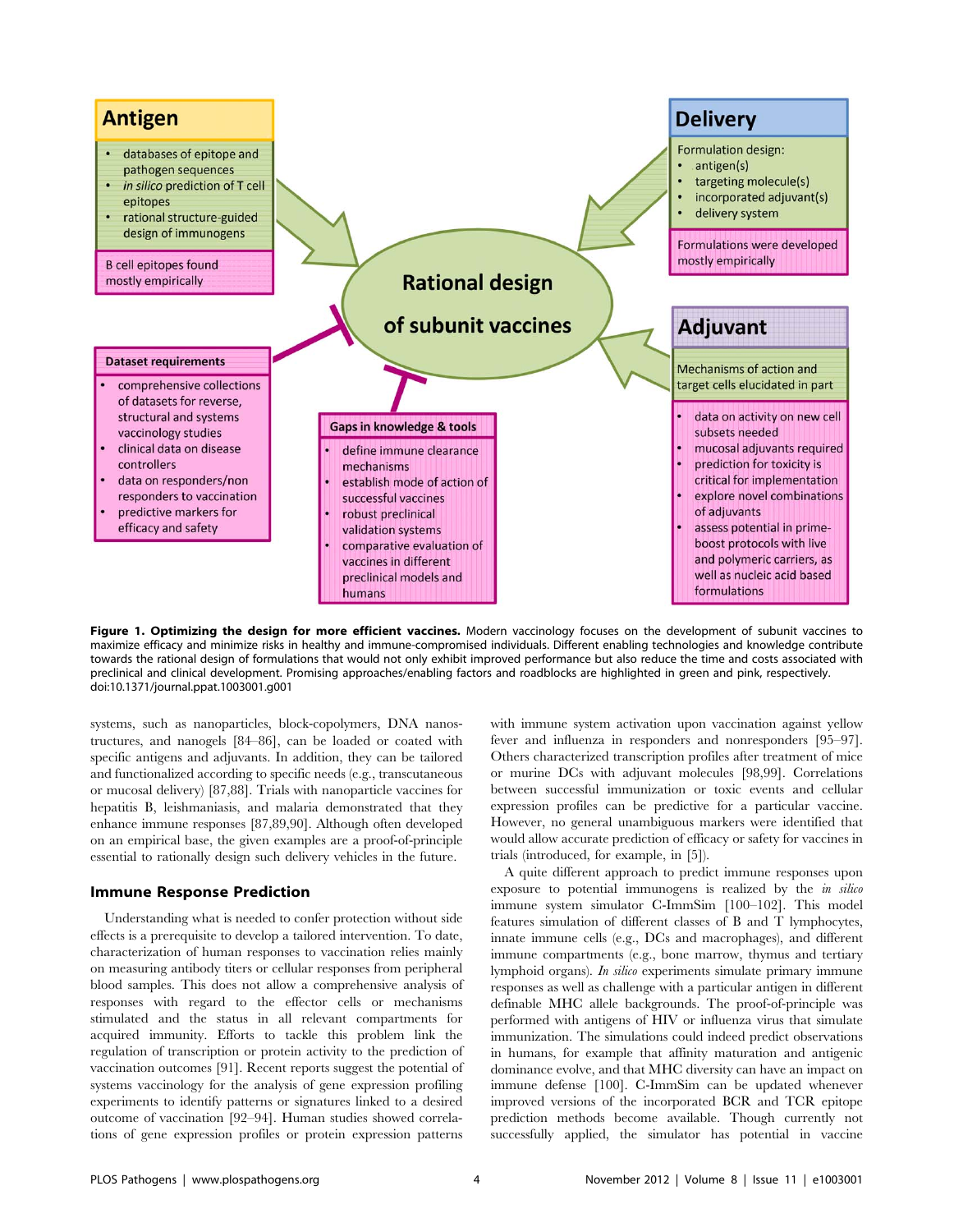development by testing the immunogenicity of antigens and the potency to induce a robust immune response upon challenge with the antigen. It can be also used as a research tool to elucidate mechanisms of immune responses to fill gaps in knowledge that slow down rational design efforts.

A prevalent problem in vaccine translation is the delayed and costly transition from preclinical to clinical development due to difficulties in predicting human immune responses. Although closer to humans, primate models are associated with ethical, logistic, and financial constraints. An emerging alternative is the use of mice humanized for the immune system. Although they still need to be improved, they can be foreseen as powerful tools to predict human-specific immune responses to vaccines, as well as to investigate vaccine efficacy against pathogens with human tropism [103–105].

### Concluding Remarks

In this review we elaborate on recent achievements that facilitate rational vaccine design. There are many visions on the expected impact of reverse vaccinology, epitope prediction, structural vaccinology, systems vaccinology, and personalized medicine on the rational design of effective vaccines [3,5,6,106]. However, the implementation of these concepts towards the development of new and more potent vaccines requires time and considerable financial investment. Rational vaccine design will rely strongly on the availability of clinical data on individuals with different clinical forms of disease or response to vaccination to learn what is needed for protection [107]. The gaps in knowledge on the immune system's specific clearance mechanisms against many pathogens slow down the identification of the immune

#### References

- 1. Theiler M, Smith HH (1937) The use of yellow fever virus modified by in vitro cultivation for human immunization. J Exp Med 65: 787–800.
- 2. Poland JD, Calisher CH, Monath TP, Downs WG, Murphy K (1981) Persistence of neutralizing antibody 30–35 years after immunization with 17D yellow fever vaccine. Bull World Health Organ 59: 895–900.
- 3. Sette A, Rappuoli R (2010) Reverse vaccinology: developing vaccines in the era of genomics. Immunity 33: 530–541.
- 4. Bagnoli F, Baudner B, Mishra RP, Bartolini E, Fiaschi L, et al. (2011) Designing the next generation of vaccines for global public health. OMICS 15: 545–566.
- 5. Poland GA, Kennedy RB, Ovsyannikova IG (2011) Vaccinomics and personalized vaccinology: is science leading us toward a new path of directed vaccine development and discovery? PLoS Pathog 7: e1002344. doi:10.1371/ journal.ppat.1002344
- 6. Kennedy RB, Poland GA (2011) The top five ''game changers'' in vaccinology: toward rational and directed vaccine development. OMICS 15: 533–537.
- 7. Ponomarenko JV, Regenmortel MHVv (2009) B-cell epitope prediction. In: Gu J, Bourne PE, editors. Structural bioinformatics, second ed. John Wiley & Sons, Inc.
- 8. Blythe MJ, Flower DR (2005) Benchmarking B cell epitope prediction: underperformance of existing methods. Protein Sci 14: 246–248.
- 9. El-Manzalawy Y, Dobbs D, Honavar V (2008) Predicting linear B-cell epitopes using string kernels. J Mol Recognit 21: 243–255.
- 10. El-Manzalawy Y, Dobbs D, Honovar V (2008) BCPREDS: B-cell epitope prediction server. Artificial Intelligence Research Laboratory, Department of Computer Science, Iowa State University of Science and Technology. Available: http://ailab.cs.iastate.edu/bcpreds/. Accessed August 2012.
- 11. Wee LJ, Simarmata D, Kam YW, Ng LF, Tong JC (2010) SVM-based prediction of linear B-cell epitopes using Bayes Feature Extraction. BMC Genomics 11 Suppl 4: S21.
- 12. Wee LJ, Simarmata D, Kam YW, Ng HL, Tong JC (2010) BayesB: server for SVM prediction of linear B-cell epitopes using Bayes Feature Extraction. Available: http://www.immunopred.org/bayesb/index.html. Accessed August 2012.
- 13. Moreau V, Fleury C, Piquer D, Nguyen C, Novali N, et al. (2008) PEPOP: computational design of immunogenic peptides. BMC Bioinformatics 9: 71.
- 14. Moreau V, Fleury C, Piquer D, Nguyen C, Novali N, et al. (2008) PEPOP. Available: http://pepop.sysdiag.cnrs.fr/PEPOP/. Accessed August 2012.
- 15. Lundegaard C, Lund O, Buus S, Nielsen M (2010) Major histocompatibility complex class I binding predictions as a tool in epitope discovery. Immunology 130: 309–318.

response that should be evoked by tailored vaccines in different population groups (Table 1). Many aspects of the host pathogen interaction and host immune status during persistent infection are also poorly understood, thereby hindering the development of therapeutic vaccines [108]. Further data from trials with empiric formulations are required to identify patterns or biomarkers that can reliably guide prediction of vaccine efficacy and safety at reasonable success rates (Figure 1). A widely accepted goal in vaccine development is the applicability to huge populations, if not all humankind. Nevertheless, there are reasons for more personalized approaches that consider specific preconditions in recipients, such as genetic background, pre-exposure to pathogens or vaccines, unique physiological background related to local culture/habits, age, and immunodeficiency.

Implementation of rational development concepts in vaccinology demands patience, and advances will be incremental. Realization will depend on the application of flanking logistic and regulatory measures and the awareness of the strong impact of vaccine development to solve global health problems. Funding is also required for the basic research needed to provide the basis for rationally developed vaccines. However, we expect to see the advent of new and more efficient vaccines in the coming years as a result of the implementation of this emerging knowledge and enabling technologies.

#### Acknowledgments

We are grateful to Dr. Pablo D. Becker and Dr. Blair Prochnow for critical reading of the manuscript and helpful discussions.

- 16. Li Pira G, Ivaldi F, Moretti P, Manca F (2010) High throughput T epitope mapping and vaccine development. J Biomed Biotechnol 2010: 325720.
- 17. Wang P, Sidney J, Kim Y, Sette A, Lund O, et al. (2010) Peptide binding predictions for HLA DR, DP and DQ molecules. BMC Bioinformatics 11: 568.
- 18. Tung CW, Ziehm M, Kamper A, Kohlbacher O, Ho SY (2011) POPISK: Tcell reactivity prediction using support vector machines and string kernels. BMC Bioinformatics 12: 446.
- 19. Vita R, Zarebski L, Greenbaum JA, Emami H, Hoof I, et al. (2010) The immune epitope database 2.0. Nucleic Acids Res 38: D854–D862.
- 20. Vita R, Zarebski L, Greenbaum JA, Emami H, Hoof I, et al. (2009) Immune Epitope Database and Analysis Resource. Available: http://www. immuneepitope.org/. Accessed August 2012.
- 21. Rammensee H, Bachmann J, Emmerich NP, Bachor OA, Stevanovic S (1999) SYFPEITHI: database for MHC ligands and peptide motifs. Immunogenetics 50: 213–219.
- 22. Rammensee H, Bachmann J, Emmerich NP, Bachor OA, Stevanovic S (1999) Available: http://www.syfpeithi.de/. SYFPEITHI: a database of MHC ligands and peptide motifs. Accessed August 2012.
- 23. Toussaint NC, Kohlbacher O (2009) OptiTope–a web server for the selection of an optimal set of peptides for epitope-based vaccines. Nucleic Acids Res 37: W617–W622.
- 24. Toussaint NC, Kohlbacher O (2009) Available: http://www.epitoolkit.org/ optitope. Accessed August 2012.
- 25. Karosiene E, Lundegaard C, Lund O, Nielsen M (2012) NetMHCcons: a consensus method for the major histocompatibility complex class I predictions. Immunogenetics 64: 177–186.
- 26. Karosiene E, Lundegaard C, Lund O, Nielsen HM (2012) NetMHCcons 1.0 server. Available: http://www.cbs.dtu.dk/services/NetMHCcons/. Accessed August 2012.
- 27. Kaur K, Sullivan M, Wilson PC (2011) Targeting B cell responses in universal influenza vaccine design. Trends Immunol 32: 524–531.
- 28. Fischer W, Perkins S, Theiler J, Bhattacharya T, Yusim K, et al. (2007) Polyvalent vaccines for optimal coverage of potential T-cell epitopes in global HIV-1 variants. Nat Med 13: 100–106.
- 29. Barouch DH, O'Brien KL, Simmons NL, King SL, Abbink P, et al. (2010) Mosaic HIV-1 vaccines expand the breadth and depth of cellular immune responses in rhesus monkeys. Nat Med 16: 319–323.
- 30. Santra S, Liao HX, Zhang R, Muldoon M, Watson S, et al. (2010) Mosaic vaccines elicit CD8+ T lymphocyte responses that confer enhanced immune coverage of diverse HIV strains in monkeys. Nat Med 16: 324–328.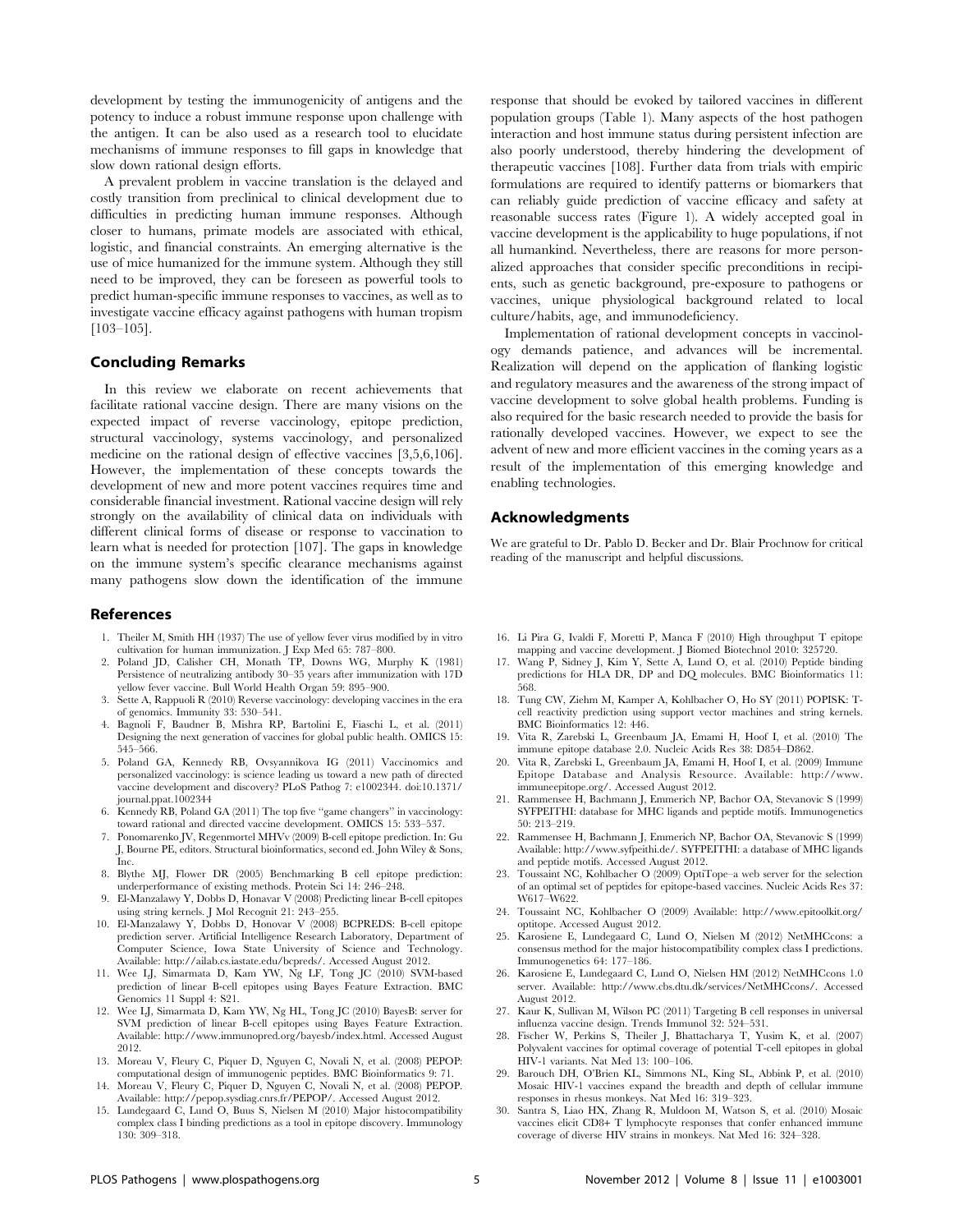- 31. Clo E, Kracun SK, Nudelman AS, Jensen KJ, Liljeqvist JA, et al. (2012) Characterization of the viral O-glycopeptidome: a novel tool of relevance for vaccine design and serodiagnosis. J Virol 86: 6268–6278.
- 32. Lazaro E, Kadie C, Stamegna P, Zhang SC, Gourdain P, et al. (2011) Variable HIV peptide stability in human cytosol is critical to epitope presentation and immune escape. J Clin Invest 121: 2480–2492.
- 33. Dimitrov JD, Kazatchkine MD, Kaveri SV, Lacroix-Desmazes S (2011) ''Rational vaccine design'' for HIV should take into account the adaptive potential of polyreactive antibodies. PLoS Pathog 7: e1002095. doi:10.1371/ journal.ppat.1002095
- 34. Wang Y, Keck ZY, Foung SK (2011) Neutralizing antibody response to hepatitis C virus. Viruses 3: 2127–2145.
- 35. Haynes BF, Kelsoe G, Harrison SC, Kepler TB (2012) B-cell-lineage immunogen design in vaccine development with HIV-1 as a case study. Nat Biotechnol 30: 423–433.
- 36. Ofek G, Guenaga FJ, Schief WR, Skinner J, Baker D, et al. (2010) Elicitation of structure-specific antibodies by epitope scaffolds. Proc Natl Acad Sci U S A 107: 17880–17887.
- 37. Nuccitelli A, Cozzi R, Gourlay LJ, Donnarumma D, Necchi F, et al. (2011) Structure-based approach to rationally design a chimeric protein for an effective vaccine against Group B Streptococcus infections. Proc Natl Acad Sci U S A 108: 10278–10283.
- 38. Scarselli M, Arico B, Brunelli B, Savino S, Di Marcello F, et al. (2011) Rational design of a meningococcal antigen inducing broad protective immunity. Sci Transl Med 3: 91ra62.
- 39. Adkins I, Holubova J, Kosova M, Sadilkova L (2012) Bacteria and their toxins tamed for immunotherapy. Curr Pharm Biotechnol 13: 1446–1473.
- 40. Montomoli E, Piccirella S, Khadang B, Mennitto E, Camerini R, et al. (2011) Current adjuvants and new perspectives in vaccine formulation. Expert Rev Vaccines 10: 1053–1061.
- 41. Harandi AM, Davies G, Olesen OF (2009) Vaccine adjuvants: scientific challenges and strategic initiatives. Expert Rev Vaccines 8: 293–298.
- 42. Harandi AM, Medaglini D, Shattock RJ (2010) Vaccine adjuvants: a priority for vaccine research. Vaccine 28: 2363–2366.
- 43. Harandi AM, Medaglini D (2010) Mucosal adjuvants. Curr HIV Res 8: 330–335.
- 44. Mutsch M, Zhou W, Rhodes P, Bopp M, Chen RT, et al. (2004) Use of the inactivated intranasal influenza vaccine and the risk of Bell's palsy in Switzerland. N Engl J Med 350: 896–903.
- 45. Hemmi H, Takeuchi O, Kawai T, Kaisho T, Sato S, et al. (2000) A Toll-like receptor recognizes bacterial DNA. Nature 408: 740–745.
- 46. Libanova R, Becker PD, Guzman CA (2012) Cyclic di-nucleotides: new era for small molecules as adjuvants. Microb Biotechnol 5: 168–176.
- 47. Thompson AL, Staats HF (2011) Cytokines: the future of intranasal vaccine adjuvants. Clin Dev Immunol 2011: 289597.
- 48. Asanuma H, Zamri NB, Sekine S, Fukuyama Y, Tokuhara D, et al. (2012) A novel combined adjuvant for nasal delivery elicits mucosal immunity to influenza in aging. Vaccine 30: 803–812.
- 49. Chiang CY, Huang MH, Hsieh CH, Chen MY, Liu HH, et al. (2012) Dengue-1 envelope protein domain III along with PELC and CpG oligodeoxynucleotides synergistically enhances immune responses. PLoS Negl Trop Dis 6: e1645. doi:10.1371/journal.pntd.0001645
- 50. Krieg AM (2012) CpG still rocks! Update on an accidental drug. Nucleic Acid Ther 22: 77–89.
- 51. Shafique M, Wilschut J, de Haan A (2012) Induction of mucosal and systemic immunity against respiratory syncytial virus by inactivated virus supplemented with TLR9 and NOD2 ligands. Vaccine 30: 597-606.
- 52. Bode C, Zhao G, Steinhagen F, Kinjo T, Klinman DM (2011) CpG DNA as a vaccine adjuvant. Expert Rev Vaccines 10: 499–511.
- 53. Akira S (2011) Innate immunity and adjuvants. Philos Trans R Soc Lond B Biol Sci 366: 2748–2755.
- 54. Kwissa M, Kasturi SP, Pulendran B (2007) The science of adjuvants. Expert Rev Vaccines 6: 673–684.
- 55. Pulendran B, Ahmed R (2011) Immunological mechanisms of vaccination. Nat Immunol 12: 509–517.
- 56. Brave A, Ljungberg K, Wahren B, Liu MA (2007) Vaccine delivery methods using viral vectors. Mol Pharm 4: 18–32.
- 57. Liu MA (2010) Immunologic basis of vaccine vectors. Immunity 33: 504–515.
- 58. Hu B, Tai A, Wang P (2011) Immunization delivered by lentiviral vectors for cancer and infectious diseases. Immunol Rev 239: 45–61.
- 59. Buffa V, Negri DR, Leone P, Bona R, Borghi M, et al. (2006) A single administration of lentiviral vectors expressing either full-length human immunodeficiency virus 1 (HIV-1)(HXB2) Rev/Env or codon-optimized HIV-1(JR-FL) gp120 generates durable immune responses in mice. J Gen Virol 87: 1625–1634.
- 60. Buffa V, Negri DR, Leone P, Borghi M, Bona R, et al. (2006) Evaluation of a self-inactivating lentiviral vector expressing simian immunodeficiency virus gag for induction of specific immune responses in vitro and in vivo. Viral Immunol 19: 690–701.
- 61. Frahm N, DeCamp AC, Friedrich DP, Carter DK, Defawe OD, et al. (2012) Human adenovirus-specific T cells modulate HIV-specific T cell responses to an Ad5-vectored HIV-1 vaccine. J Clin Invest 122: 359–367.
- 62. Buchbinder SP, Mehrotra DV, Duerr A, Fitzgerald DW, Mogg R, et al. (2008) Efficacy assessment of a cell-mediated immunity HIV-1 vaccine (the Step

Study): a double-blind, randomised, placebo-controlled, test-of-concept trial. Lancet 372: 1881–1893.

- 63. Bassett JD, Swift SL, Bramson JL (2011) Optimizing vaccine-induced CD8(+) T-cell immunity: focus on recombinant adenovirus vectors. Expert Rev Vaccines 10: 1307–1319.
- 64. Dudareva M, Andrews L, Gilbert SC, Bejon P, Marsh K, et al. (2009) Prevalence of serum neutralizing antibodies against chimpanzee adenovirus 63 and human adenovirus 5 in Kenyan children, in the context of vaccine vector efficacy. Vaccine 27: 3501–3504.
- 65. Tatsis N, Blejer A, Lasaro MO, Hensley SE, Cun A, et al. (2007) A CD46 binding chimpanzee adenovirus vector as a vaccine carrier. Mol Ther 15: 608– 617.
- 66. von Bubnoff A (2012) Adenovirus vectors: promise and possible pitfalls. IAVI Rep 16: 4–7.
- 67. Hansen SG, Powers CJ, Richards R, Ventura AB, Ford JC, et al. (2010) Evasion of CD8+ T cells is critical for superinfection by cytomegalovirus. Science 328: 102–106.
- 68. Hansen SG, Ford JC, Lewis MS, Ventura AB, Hughes CM, et al. (2011) Profound early control of highly pathogenic SIV by an effector memory T-cell vaccine. Nature 473: 523–527.
- 69. Lousberg EL, Diener KR, Brown MP, Hayball JD (2011) Innate immune recognition of poxviral vaccine vectors. Expert Rev Vaccines 10: 1435–1449.
- 70. Rollier CS, Reyes-Sandoval A, Cottingham MG, Ewer K, Hill AV (2011) Viral vectors as vaccine platforms: deployment in sight. Curr Opin Immunol 23: 377–382.
- 71. Link C, Ebensen T, Standner L, Dejosez M, Reinhard E, et al. (2006) An SopB-mediated immune escape mechanism of Salmonella enterica can be subverted to optimize the performance of live attenuated vaccine carrier strains. Microbes Infect 8: 2262–2269.
- 72. Juarez-Rodriguez MD, Arteaga-Cortes LT, Kader R, Curtiss R, 3rd, Clark-Curtiss JE (2012) Live attenuated Salmonella vaccines against Mycobacterium tuberculosis with antigen delivery via the type III secretion system. Infect Immun 80: 798–814.
- 73. Juarez-Rodriguez MD, Yang J, Kader R, Alamuri P, Curtiss R, 3rd, et al. (2012) Live attenuated Salmonella vaccines displaying regulated delayed lysis and delayed antigen synthesis to confer protection against Mycobacterium tuberculosis. Infect Immun 80: 815–831.
- 74. Galen JE, Simon R, Ernst RK (2011) Salmonella expressing detoxified lipopolysaccharide is immunogenic and protective both as an attenuated vaccine and for delivery of foreign antigens. Expert Rev Vaccines 10: 1679–1682.
- 75. Johnson PV, Blair BM, Zeller S, Kotton CN, Hohmann EL (2011) Attenuated Listeria monocytogenes vaccine vectors expressing influenza A nucleoprotein: preclinical evaluation and oral inoculation of volunteers. Microbiol Immunol 55: 304–317.
- 76. Caminschi I, Shortman K (2012) Boosting antibody responses by targeting antigens to dendritic cells. Trends Immunol 33: 71–77.
- 77. Flynn BJ, Kastenmuller K, Wille-Reece U, Tomaras GD, Alam M, et al. (2011) Immunization with HIV Gag targeted to dendritic cells followed by recombinant New York vaccinia virus induces robust T-cell immunity in nonhuman primates. Proc Natl Acad Sci U S A 108: 7131–7136.
- 78. Giles BM, Crevar CJ, Carter DM, Bissel SJ, Schultz-Cherry S, et al. (2012) A computationally optimized hemagglutinin virus-like particle vaccine elicits broadly reactive antibodies that protect nonhuman primates from H5N1 infection. J Infect Dis 205: 1562–1570.
- 79. Ramirez K, Wahid R, Richardson C, Bargatze RF, El-Kamary SS, et al. (2012) Intranasal vaccination with an adjuvanted Norwalk virus-like particle vaccine elicits antigen-specific B memory responses in human adult volunteers. Clin Immunol 144: 98–108.
- 80. Ruiss R, Jochum S, Wanner G, Reisbach G, Hammerschmidt W, et al. (2011) A virus-like particle-based Epstein-Barr virus vaccine. J Virol 85: 13105–13113.
- 81. Pastori C, Tudor D, Diomede L, Drillet AS, Jegerlehner A, et al. (2012) Virus like particle based strategy to elicit HIV-protective antibodies to the alpha-helic regions of gp41. Virology 431: 1–11.
- 82. Ferraro B, Morrow MP, Hutnick NA, Shin TH, Lucke CE, et al. (2011) Clinical applications of DNA vaccines: current progress. Clin Infect Dis 53: 296–302.
- 83. Smith LR, Wloch MK, Ye M, Reyes LR, Boutsaboualoy S, et al. (2010) Phase 1 clinical trials of the safety and immunogenicity of adjuvanted plasmid DNA vaccines encoding influenza A virus H5 hemagglutinin. Vaccine 28: 2565–2572.
- 84. Nochi T, Yuki Y, Takahashi H, Sawada S, Mejima M, et al. (2010) Nanogel antigenic protein-delivery system for adjuvant-free intranasal vaccines. Nat Mater 9: 572–578.
- 85. Hansen S, Lehr CM (2012) Nanoparticles for transcutaneous vaccination. Microb Biotechnol 5: 156–167.
- 86. Liu X, Xu Y, Yu T, Clifford C, Liu Y, et al. (2012) A DNA nanostructure platform for directed assembly of synthetic vaccines. Nano Lett 12: 4254–4259.
- 87. Tafaghodi M, Saluja V, Kersten GF, Kraan H, Slutter B, et al. (2012) Hepatitis B surface antigen nanoparticles coated with chitosan and trimethyl chitosan: impact of formulation on physicochemical and immunological characteristics. Vaccine 30: 5341–5348.
- 88. Li N, Peng LH, Chen X, Nakagawa S, Gao JQ (2011) Transcutaneous vaccines: novel advances in technology and delivery for overcoming the barriers. Vaccine 29: 6179–6190.